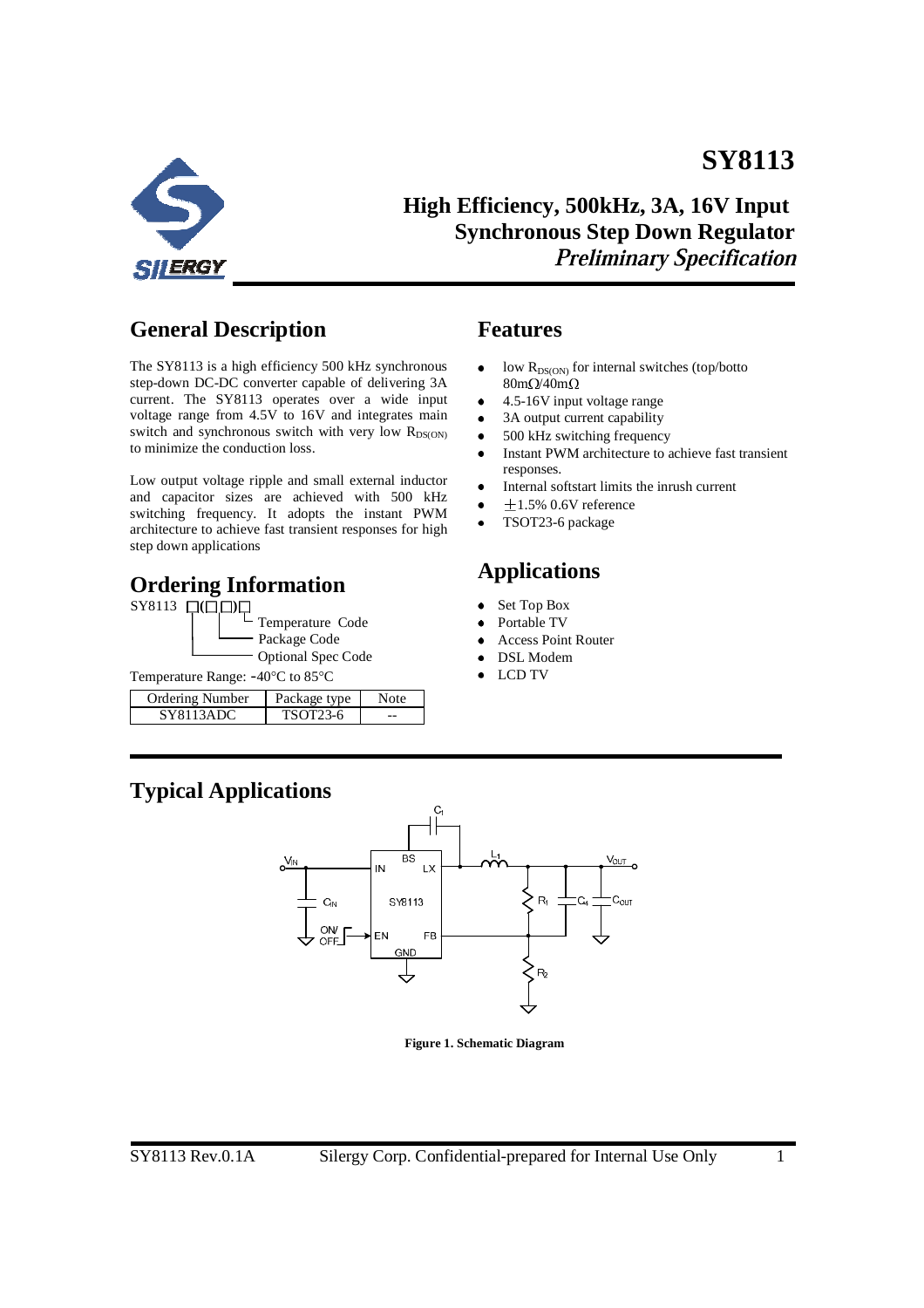



**Pinout** (top view)



Top Mark: MLxyz, (Device code: ML, x=year code, y=week code, z= lot number code

| Pin Name   | Pin Number | Pin Description                                                                  |
|------------|------------|----------------------------------------------------------------------------------|
| <b>BS</b>  |            | Boot-Strap Pin. Supply high side gate driver. Decouple this pin to LX pin with   |
|            |            | 0.1 uF ceramic cap.                                                              |
| <b>GND</b> |            | Ground pin                                                                       |
| FB         |            | Output Feedback Pin. Connect this pin to the center point of the output resistor |
|            |            | divider (as shown in Figure 1) to program the output voltage:                    |
|            |            | Vout= $0.6*(1+R1/R2)$                                                            |
| EN         |            | Enable control. Pull high to turn on. Do not float.                              |
| IN         |            | Input pin. Decouple this pin to GND pin with at least 1uF ceramic cap            |
| LX         |            | Inductor pin. Connect this pin to the switching node of inductor                 |

# **Absolute Maximum Ratings** (Note 1)

| Package Thermal Resistance (Note 2) |  |
|-------------------------------------|--|
|                                     |  |
|                                     |  |
|                                     |  |
|                                     |  |
|                                     |  |

#### **Recommended Operating Conditions** (Note 3)

| -40 $^{\circ}$ C to 125 $^{\circ}$ C |  |
|--------------------------------------|--|
| -40°C to 85°C $\,$                   |  |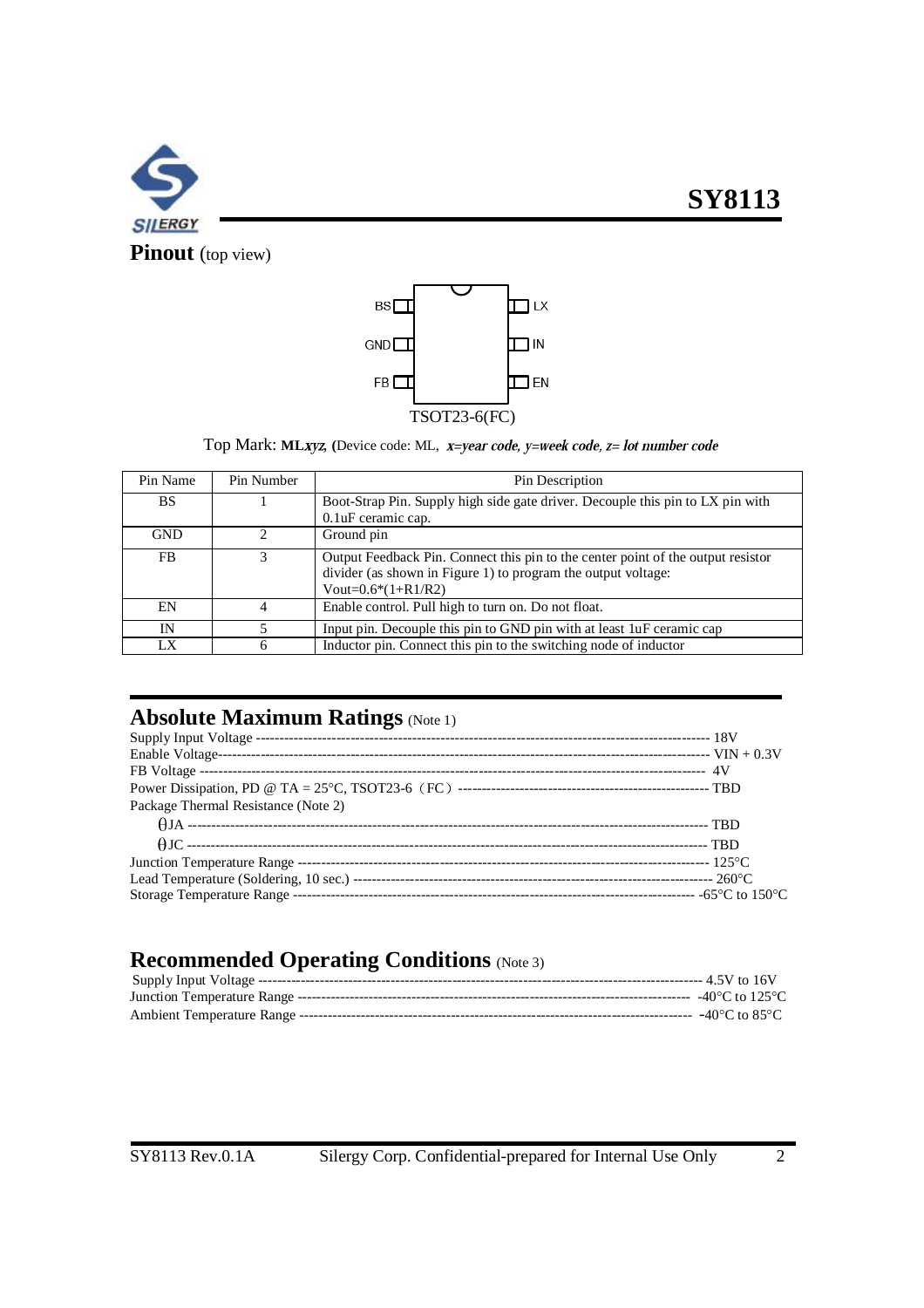

## **Electrical Characteristics**

 $(V_{IN} = 12V, V_{OUT} = 1.2V, L = 2.2uH, C_{OUT} = 47uF, T_A = 25^{\circ}C, I_{OUT} = 1A$  unless otherwise specified)

| Parameter                   | Symbol            | <b>Test Conditions</b>           | Min   | Typ            | Max   | Unit            |
|-----------------------------|-------------------|----------------------------------|-------|----------------|-------|-----------------|
| <b>Input Voltage Range</b>  | $\rm V_{IN}$      |                                  | 4.5   |                | 16    | V               |
| Quiescent Current           | IQ                | $I_{OUT}=0, V_{FB}=V_{REF}*105%$ |       | 100            |       | $\mu A$         |
| <b>Shutdown Current</b>     | <b>ISHDN</b>      | $EN=0$                           |       | $\mathfrak{F}$ | 10    | $\mu A$         |
| Feedback Reference          | $V_{REF}$         |                                  | 0.591 | 0.6            | 0.609 | V               |
| Voltage                     |                   |                                  |       |                |       |                 |
| FB Input Current            | $I_{FB}$          | $V_{FB} = 3.3 V$                 | $-50$ |                | 50    | nA              |
| Top FET RON                 | $R_{DS(ON)1}$     |                                  |       | 80             |       | $m\Omega$       |
| <b>Bottom FET RON</b>       | $R_{DS(ON)2}$     |                                  |       | 40             |       | $m\Omega$       |
| <b>Bottom FET Valley</b>    | $I_{LIM}$         |                                  | 3     |                |       | $\mathsf{A}$    |
| Current Limit               |                   |                                  |       |                |       |                 |
| <b>EN Rising Threshold</b>  | $V_{ENH}$         |                                  | 1.5   |                |       | V               |
| <b>EN Falling Threshold</b> | $\rm V_{\rm ENL}$ |                                  |       |                | 0.4   | $\mathbf{V}$    |
| Input UVLO Threshold        | $V_{UVLO}$        |                                  |       |                | 4.5   | V               |
| <b>UVLO</b> Hysteresis      | $V_{HYS}$         |                                  |       | 0.3            |       | V               |
| Min ON Time                 |                   |                                  |       | 80             |       | ns              |
| Min OFF Time                |                   |                                  |       | 100            |       | ns              |
| <b>Switching Frequency</b>  |                   |                                  |       | 500            |       | kHz             |
| Thermal Shutdown            | $T_{SD}$          |                                  |       | 150            |       | $\rm ^{\circ}C$ |
| Temperature                 |                   |                                  |       |                |       |                 |
| <b>Thermal Shutdown</b>     | $T_{HYS}$         |                                  |       | 15             |       | $\rm ^{\circ}C$ |
| <b>Hysteresis</b>           |                   |                                  |       |                |       |                 |
|                             |                   |                                  |       |                |       |                 |

Note 1: Stresses beyond the "Absolute Maximum Ratings ma anent damage to the device. These are stress ratings only. Functional operation of the device at these o onditions beyond those indicated in the operational sections of the specification is not implied. Exposure to absolute maximum rating conditions for extended periods may affect device reliability.

**Note 2:**  $\theta$  JA is measured in the natural convection at  $T_A = 25^{\circ}C$  on a low effective 4-layer thermal conductivity test board of JEDEC 51-3 thermal measurement standard. Pin2 of TSOT23-6 packages is the case position for  $\theta$ JC measurement.

**Note 3:** The device is not guaranteed to function outside its operating conditions